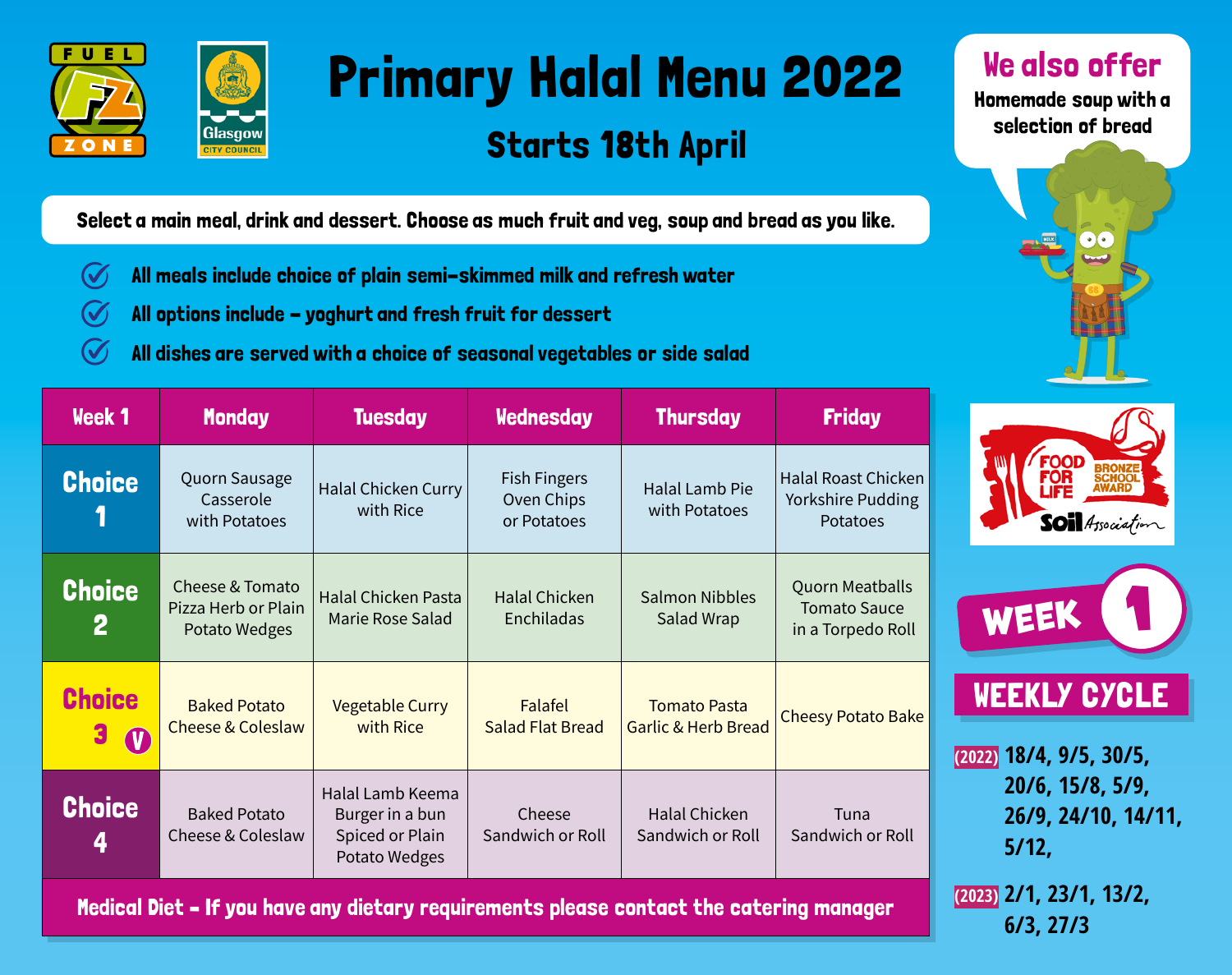

Glasgow



## Starts 18th April

We also offer

Homemade soup with a selection of bread



**13/3**

Select a main meal, drink and dessert. Choose as much fruit and veg, soup and bread as you like.

- $\bm{V}$ All meals include choice of plain semi-skimmed milk and refresh water
- All options include yoghurt and fresh fruit for dessert (V)
- All dishes are served with a choice of seasonal vegetables or side salad

| <b>Week 2</b>                 | <b>Monday</b>                                         | <b>Tuesday</b>                                                                   | <b>Wednesday</b>                                                   | <b>Thursday</b>                                                 | <b>Friday</b>                                           |                                                                           |
|-------------------------------|-------------------------------------------------------|----------------------------------------------------------------------------------|--------------------------------------------------------------------|-----------------------------------------------------------------|---------------------------------------------------------|---------------------------------------------------------------------------|
| <b>Choice</b>                 | Quorn Burger<br>in a Bun<br>Oven Chips<br>or Potatoes | Halal Lamb Belmont<br>Pie<br>with Potatoes                                       | Halal Lamb Keema<br>Meatballs in Gravy<br>with Potatoes            | Halal lamb Spaghetti<br>Bolognaise<br>Garlic & Herb Bread       | <b>Breaded Fish</b><br>with Potatoes                    | <b>FOOD</b><br>FOR<br><b>SOI</b> Association                              |
| <b>Choice</b><br>$\mathbf{2}$ | Cheese & Tomato<br>Pizza<br>with Pasta                | Quorn Hot Dog<br>& Onions<br>Herb or Plain<br>Potato Wedges                      | <b>Halal Chicken</b><br><b>Tomato Pasta</b><br>Garlic & Herb Bread | Fish Goujon<br>Salad Wrap                                       | <b>Halal Chicken</b><br>and Rice<br><b>Crusty Bread</b> | WEEK                                                                      |
| <b>Choice</b>                 | <b>Baked Beans</b><br>on Toast                        | <b>Quorn Hot Dog</b><br>& Onions<br><b>Herb or Plain</b><br><b>Potato Wedges</b> | <b>Baked Potato</b><br><b>Cheese &amp; Coleslaw</b>                | Vegetable Spaghetti<br><b>Bolognaise</b><br>Garlic & Herb Bread | Vegetable Quarter<br>Pounder<br>with Potatoes           | <b>WEEKLY CYCLE</b><br>$(2022)$ 25/4, 16/5, 6/6,                          |
| <b>Choice</b><br>4            | <b>Baked Beans</b><br>on Toast                        | Tuna<br>Sandwich or Roll                                                         | <b>Cheese Toastie</b><br><b>or</b><br>Sandwich or Roll             | Halal Chicken<br>Sandwich or Roll                               | Cheese<br>Sandwich or Roll                              | 22/8, 12/9, 3/10,<br>31/10, 21/11,<br>12/12,<br>$(2023)$ 9/1, 30/1, 20/2, |

Medical Diet – If you have any dietary requirements please contact the catering manager